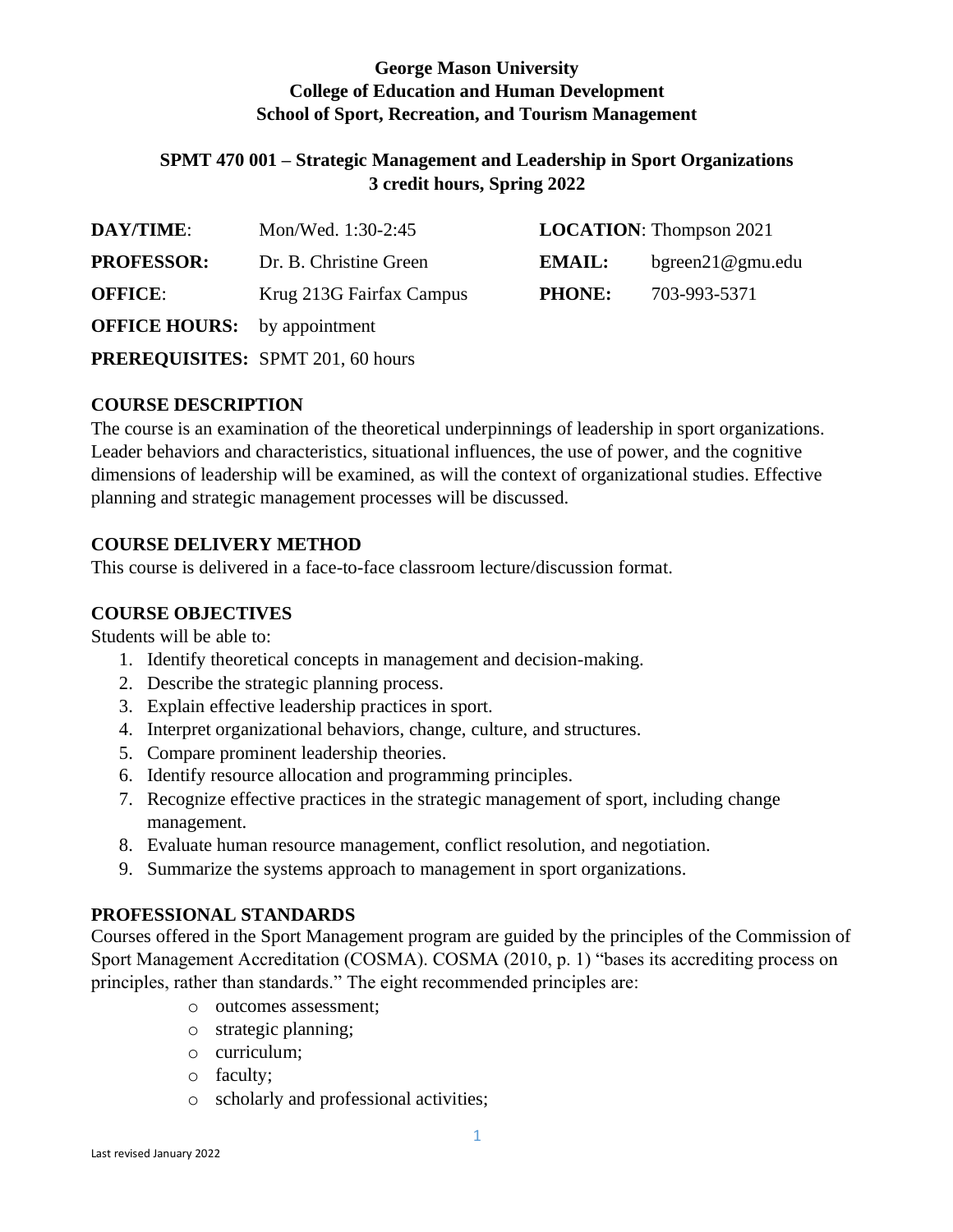- o resources;
- o internal and external relationships; and
- o educational innovation.

For more information, please see: Commission of Sport Management Accreditation. (2010, June). Accreditation principles and self study preparation. Retrieved January 15, 2021 from <https://www.cosmaweb.org/accreditation-process-training.html>

### **REQUIRED TEXTS**

- Chelladurai, P. (2017). *Managing organizations for sport & physical activity: A systems perspective* (4<sup>th</sup> Ed). New York: Routledge.
- Cadotte, E.R., & Bruce, H.J. (2008). *The management of strategy in the marketplace.* Knoxville, TN: Innovative Learning Solutions (included with the simulation).

### **REQUIRED SIMULATION SOFTWARE**

Cadotte, Ernest R. *Business Fundamentals Bikes,* Innovative Learning Solutions, Inc. *Business Fundamentals* can be purchased online with a credit card at the [Login page](https://game.ilsworld.com/) (https://game.ilsworld.com).

#### **Software Demo**

Software demos have been prepared to introduce you to the *Marketplace* software. Please go to the *[Business Fundamentals](http://www.marketplace-simulation.com/business-fundamentals-demo)* simulation demo (http://www.marketplace-simulation.com/businessfundamentals-demo) and review the demo.

# **COURSE PERFORMANCE EVALUATION**

Students are expected to submit all assignments on time in the manner outlined by the instructor (e.g., Blackboard, VIA, hard copy).

#### **ASSIGNMENTS**

Assignments will include three case studies, oral presentation of team business plan, written report to stockholders, completion of the Business Fundamentals – Bikes strategic management simulation and all included quizzes, briefings, evaluations, and assessments. Attendance and participation in class activities and discussions are required as well. Points within each category vary as shown.

### **EVALUATION**

| <b>Module 1: Leadership</b>          | 200 points |     |
|--------------------------------------|------------|-----|
| <b>Class activities</b><br>$\bullet$ | 30         |     |
| Case study notes<br>$\bullet$        | 40         | 20% |
| Case study<br>$\bullet$              | 100        |     |
| Evaluation<br>$\bullet$              | 30         |     |
| <b>Module 2: Management</b>          | 200 points |     |
| Class activities<br>$\bullet$        | 30         |     |
| Case study notes<br>$\bullet$        | 40         | 20% |
| Case study<br>$\bullet$              | 100        |     |
| Evaluation<br>$\bullet$              | 30         |     |
| <b>Module 3: Human Resources</b>     | 200 points | 20% |
| Class activities<br>$\bullet$        | 30         |     |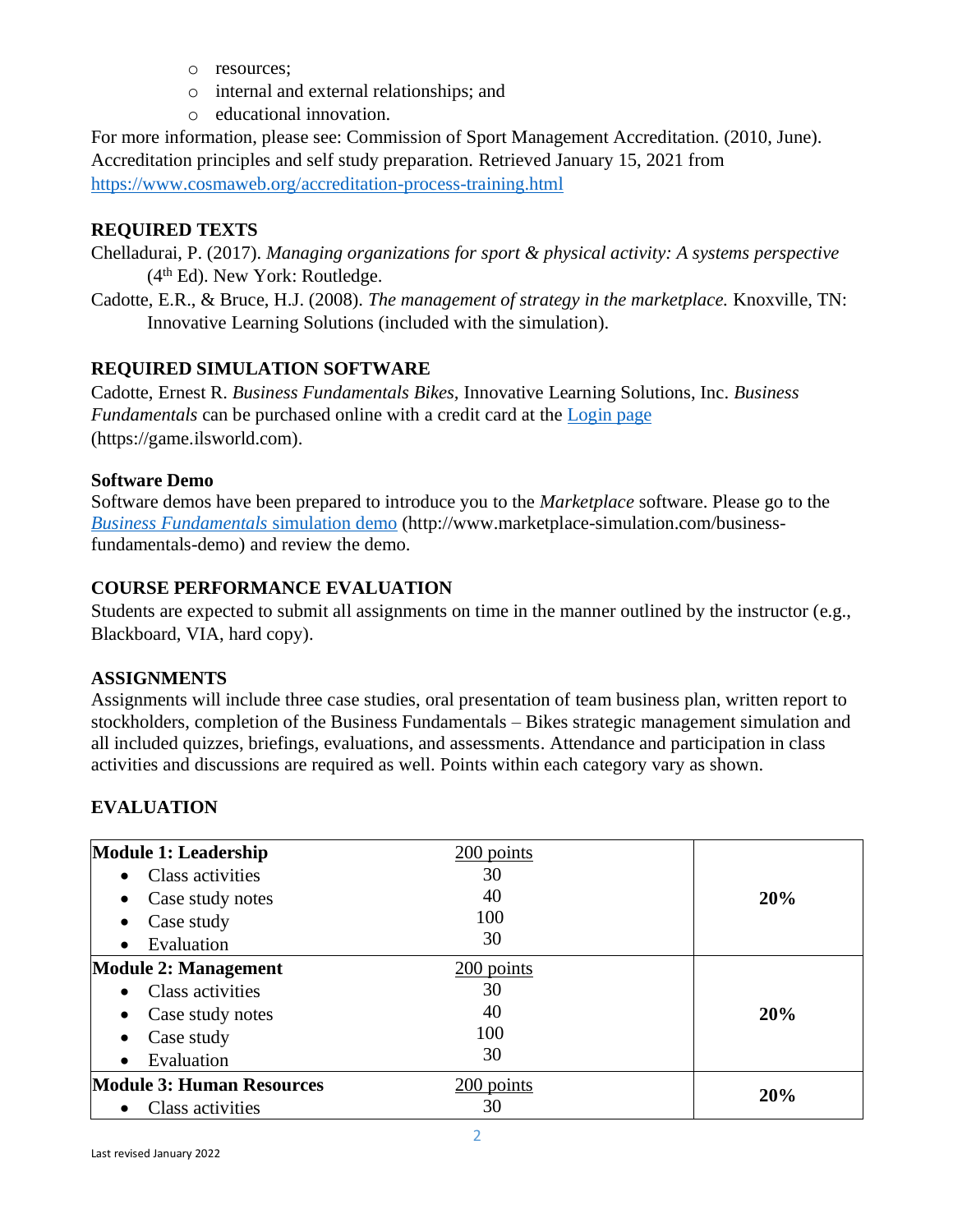| Case study notes<br>$\bullet$                             | 40          |      |
|-----------------------------------------------------------|-------------|------|
| Case study<br>٠                                           | 100         |      |
| Evaluation                                                | 30          |      |
| <b>Module 4: Strategic Management</b>                     | 400 points  |      |
| Team                                                      |             |      |
| <b>Simulation Performance</b>                             | 75          |      |
| <b>Business Plan Presentation</b><br>$\bullet$            | 75          |      |
| Report to Stockholders                                    | 90          |      |
| <i>Individual</i>                                         |             |      |
| Microsimulations $(5 \t@ 5 \tpt{pts each})$<br>$\bullet$  | 25          | 40%  |
| Executive Briefings $(4 \otimes 5$ pts each)<br>$\bullet$ | 20          |      |
| Knowledge Checks $(4 \t@ 5 \tpt{pts each})$<br>$\bullet$  | 20          |      |
| Peer Evaluations<br>$\bullet$                             | 5           |      |
| Class activities                                          | 10          |      |
| Assurance of Learning (Test)                              | 80          |      |
| <b>TOTAL</b>                                              | 1000 points | 100% |

#### *Instructor Expectations:*

1. All assigned reading for each class is expected to be done **prior to** coming to class.

2. All written assignments must be typed (computer word processing is recommended).

3. Regular attendance and participation is expected. If you miss a class, it is your responsibility to obtain class materials from sources other than the instructor.

4. Students must abide by the Honor Code, guided by the spirit of academic integrity.

*Class Attendance*: It enhances your academic success to be in class; therefore, you should attend ALL scheduled class meetings in accordance with George Mason policy: Students are expected to attend the class periods of the courses for which they register. In-class participation is important not only to the individual student, but to the class as a whole. Because class participation may be a factor in grading, instructors may use absence, tardiness, or early departure as de facto evidence of nonparticipation. Students who miss an exam with an acceptable excuse may be penalized according to the individual instructor's grading policy, as stated in the course syllabus.

*Participation*: Respect the free exchange of thought in an academic environment and the participants therein. For example: a) do not have any sound emitting devices turned on; b) wait until the teacher/guest speaker has finished prior to gathering your belongings; and c) do not smoke, chew tobacco, eat, sleep, disrupt others by inappropriate talking, or disrespect the class schedule by being tardy. You are encouraged to a) feel free to openly and respectfully contribute your thoughts; b) listen actively to the comments of others; c) be punctual; d) ask any and all appropriate questions that you have; and e) maintain civility in your interpersonal communications. Class discussions will be conducted in a civil, informed fashion wherein disruptive students will be asked to leave the class. Your contributions are not only welcomed, they are essential.

*Alternative Work:* There is NO make-up work. Only those excused absences supported by documentation will be addressed at the instructor's discretion on an individual basis (e.g. a physician's note for an illness). Alternative work due to intercollegiate athletic competitions or other legitimate university activity must be arranged PRIOR to due date. A grade of '0' will be assigned to all missed work unless otherwise determined by the instructor.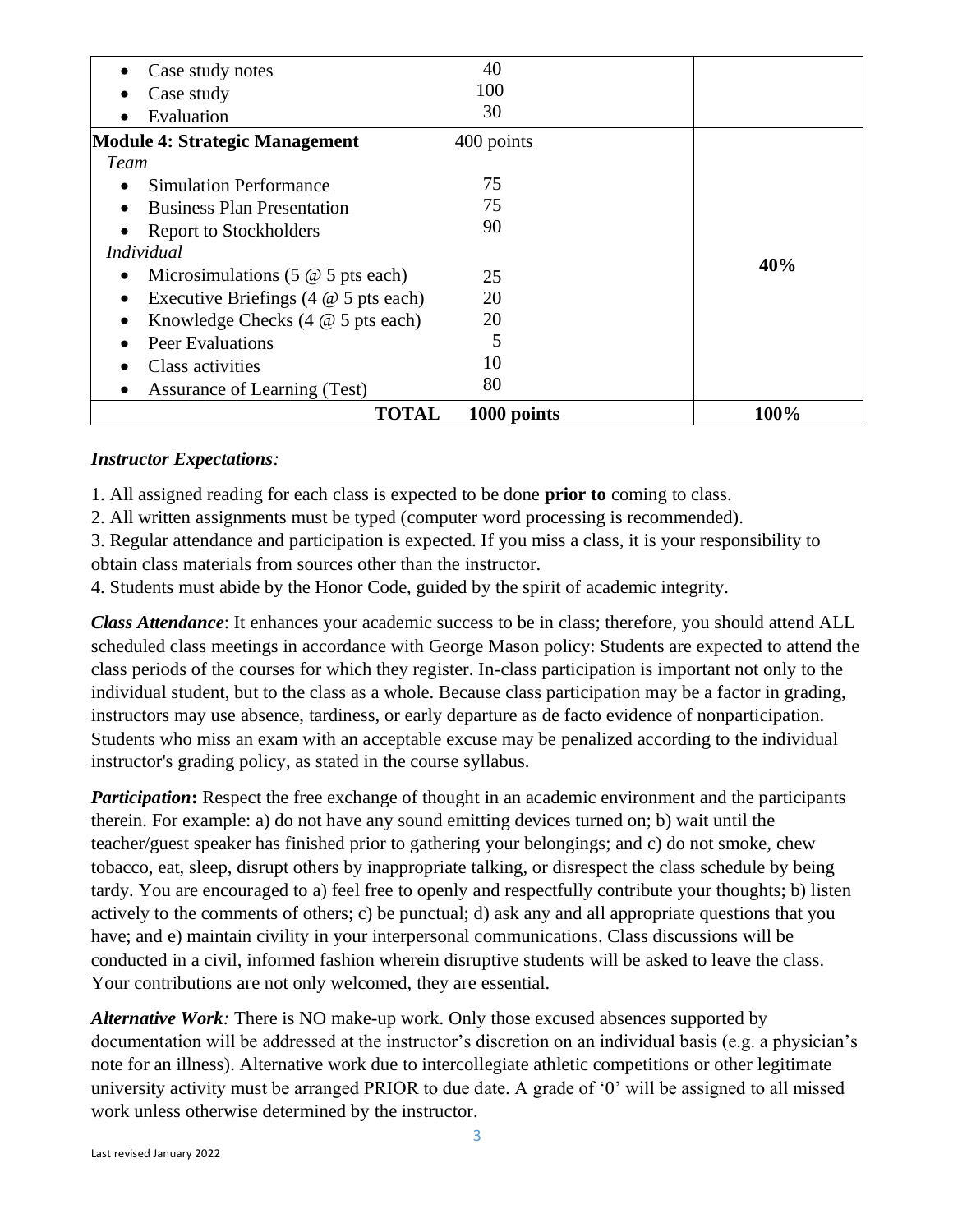The instructor is solely responsible for assigning grades. As such, the instructor reserves the right to assess student performance in each of the categories identified in the EVALUATION section of this syllabus. Student non-compliance with stated academic, honor, attendance, or participation expectations will result in a '0' for the associated evaluation.

Any circumstance arising that is not explicitly addressed in this syllabus or by George Mason University policy, is implicitly governed under the auspices of common sense and will be dealt with using the instructor's discretion.

| <b>Cumulative Points</b> | Percentage % | <b>Letter Grade</b> |
|--------------------------|--------------|---------------------|
| 940-1000                 | 100-94       | A                   |
| 900-939                  | 93-90        | $A-$                |
| 860-899                  | 89-86        | $B+$                |
| 820-859                  | 85-82        | B                   |
| 790-819                  | 81-79        | $B-$                |
| 760-789                  | 78-76        | $C+$                |
| 720-759                  | 75-72        | C                   |
| 700-719                  | 71-70        | $C-$                |
| 600-699                  | 69-60        | D                   |
| $<$ 600                  | 59 & below   | F                   |

# **GRADING**

### **PROFESSIONAL DISPOSITIONS**

**See<https://cehd.gmu.edu/students/polices-procedures/>**

### **COURSE SCHEDULE**

| <b>DATE</b>                 |        | <b>TOPIC</b>                             | <b>READ FOR NEXT CLASS</b>         |  |  |
|-----------------------------|--------|------------------------------------------|------------------------------------|--|--|
| <b>MODULE 1: LEADERSHIP</b> |        |                                          |                                    |  |  |
| 1/24                        | Week 1 | Introduction                             | Chelladurai chapter 10             |  |  |
| 1/26                        |        | Leadership                               | Chelladurai chapter 11             |  |  |
| 1/31                        | Week 2 | Leadership                               | Chelladurai chapter 12             |  |  |
| 2/2                         |        | Leadership                               | How to work a case<br>Case Study 1 |  |  |
| 2/7                         | Week 3 | Case study notes due                     | Case Study 1                       |  |  |
| 2/9                         |        | Case Study 1 due<br>Case Study 1 debrief | Chelladurai chapter 2              |  |  |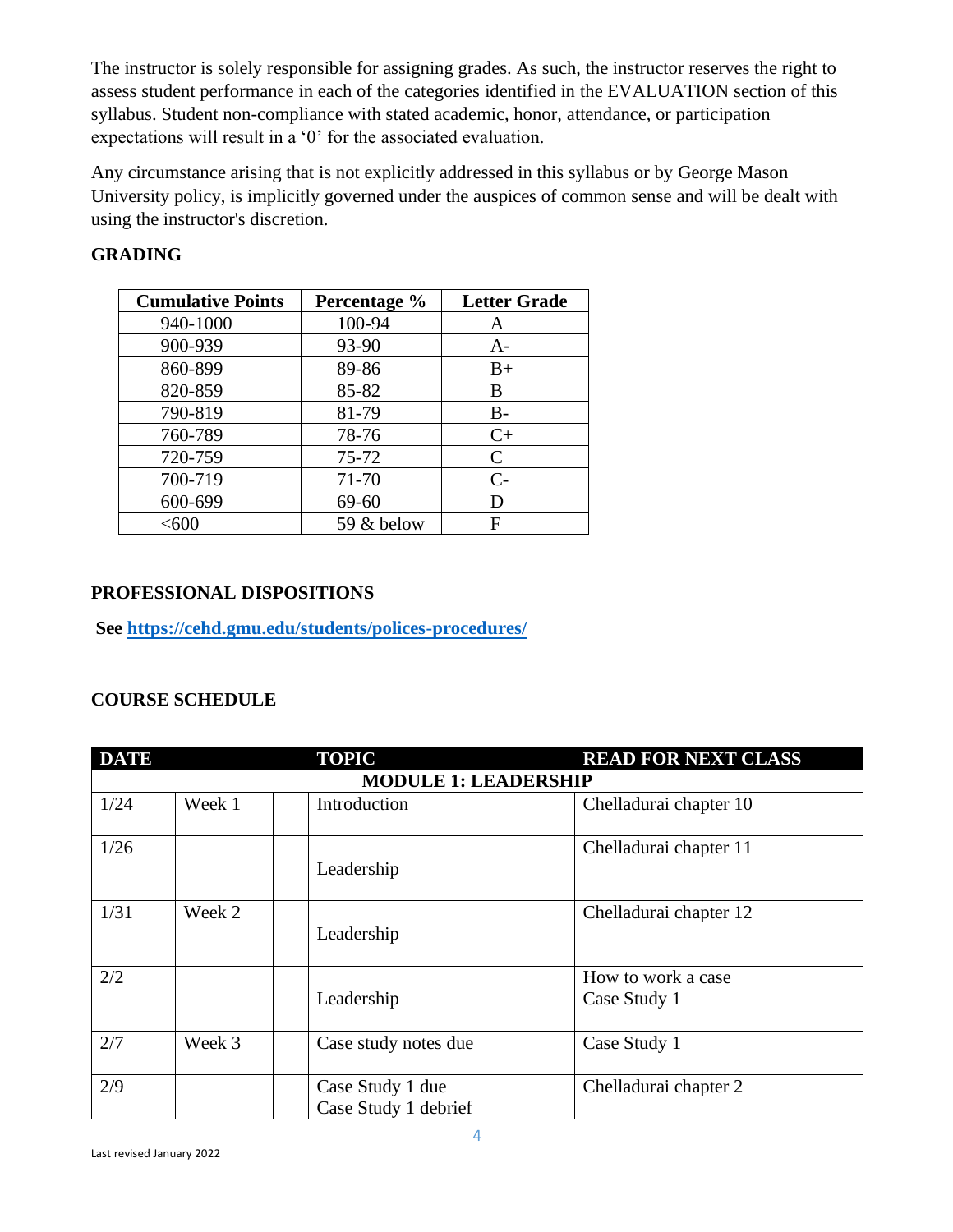| MODULE 2: ORGANIZATIONS, MANAGING, & ORGANIZING |        |  |                                              |                            |
|-------------------------------------------------|--------|--|----------------------------------------------|----------------------------|
| 2/14                                            | Week 4 |  | Organizations & Sector                       | Chelladurai chapter 3      |
| 2/16                                            |        |  | Management                                   | Chelladurai chapter 4      |
| 2/21                                            | Week 5 |  | Management v Leadership                      | Chelladurai chapter 6      |
| 2/23                                            |        |  | <b>Managerial Skills: Decision</b><br>making | Chelladurai chapter 7      |
| 2/28                                            | Week 6 |  | Managerial Skills: Persuasion                | Chelladurai chapter 8      |
| 3/2                                             | Week 6 |  | Power and Politics in<br>Organizations       | Case Study 2               |
| 3/7                                             | Week 7 |  | Case Study notes due                         | Case Study 2               |
| 3/9                                             |        |  | Case Study 2 due<br>Case Study 2 debrief     | Chelladurai chapter 9 & 10 |
| $3/14-19$                                       |        |  | <b>SPRING BREAK</b>                          |                            |

| <b>DATE</b>                                |         | <b>TOPIC</b>                                       | <b>READ FOR NEXT CLASS</b>                    |  |
|--------------------------------------------|---------|----------------------------------------------------|-----------------------------------------------|--|
| <b>MODULE 3: HUMAN RESOURCE MANAGEMENT</b> |         |                                                    |                                               |  |
| 3/21                                       | Week 8  | Hiring                                             | Blackboard reading                            |  |
| 3/23                                       |         | Case notes due<br>Training & Performance           | Case study 3                                  |  |
| 3/28                                       | Week 9  | Case Study 3 due<br>Case Study 3 debrief           | Chelladurai chapter 5                         |  |
|                                            |         | <b>MODULE 4: STRATEGIC MANAGEMENT</b>              |                                               |  |
| 3/30                                       | Week 9  | Strategic Management &<br>Planning                 | Cadotte chapter 3                             |  |
| 4/4                                        | Week 10 | <b>Strategic Decisions</b><br>Executive Briefing 1 | Microsim: product design<br>Cadotte chapter 5 |  |
| 4/6                                        |         |                                                    | Submit Q1 Decisions Sunday                    |  |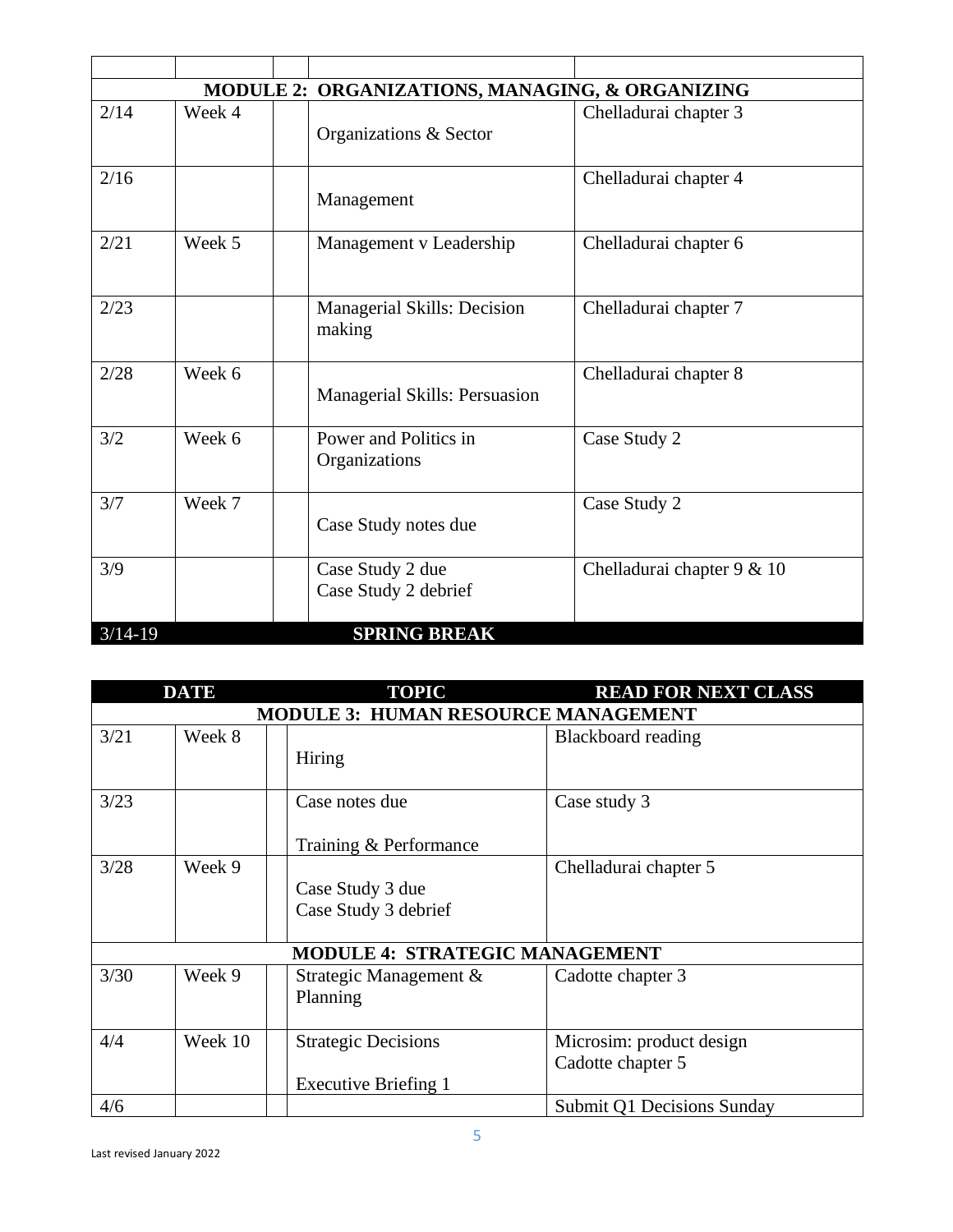|      |                          | <b>Strategic Decisions</b>                                                | Microsim: production scheduling                        |
|------|--------------------------|---------------------------------------------------------------------------|--------------------------------------------------------|
| 4/11 | Week 11                  | <b>Strategic Decisions</b>                                                | Microsim: Pricing fundamentals<br>Cadotte chapter 6    |
|      |                          | <b>Executive Briefing 2</b>                                               |                                                        |
| 4/13 |                          | <b>Strategic Alignment</b>                                                | Submit Q2 Decisions Sunday                             |
| 4/18 | Week 12                  | The Balanced Scorecard                                                    | Microsim: Accounting Fundamentals<br>Cadotte chapter 8 |
| 4/20 |                          | <b>Executive Briefing 3</b>                                               | <b>Submit Q3Decisions Sunday</b>                       |
|      |                          | <b>Tactical Adjustments</b>                                               |                                                        |
| 4/25 | Week 13                  | <b>Sustaining Competitive</b><br>Advantage<br><b>Executive Briefing 4</b> | Microsim: Profitability                                |
| 4/27 |                          | <b>Business Plan Presentations</b>                                        | Submit Q4 Decisions Sunday                             |
| 5/2  | Week 14                  | Assurance of Learning (test)                                              | <b>Peer Evaluation</b>                                 |
| 5/4  |                          | Simulation and Class Wrap Up<br>and Synthesis                             |                                                        |
|      | <b>Final Exam Period</b> | Stockholder report due                                                    |                                                        |

**Note**: Faculty reserves the right to alter the schedule as necessary, with notification to students.

# **Core Values Commitment**

The College of Education and Human Development is committed to collaboration, ethical leadership, innovation, research-based practice, and social justice. Students are expected to adhere to these principles: [http://cehd.gmu.edu/values/.](http://cehd.gmu.edu/values/)

# **GMU Policies and Resources for Students**

*Policies*

- Students must adhere to the guidelines of the Mason Honor Code (see <https://catalog.gmu.edu/policies/honor-code-system/> ).
- Students must follow the university policy for Responsible Use of Computing (see [https://universitypolicy.gmu.edu/policies/responsible-use-of-computing/\)](https://universitypolicy.gmu.edu/policies/responsible-use-of-computing/).